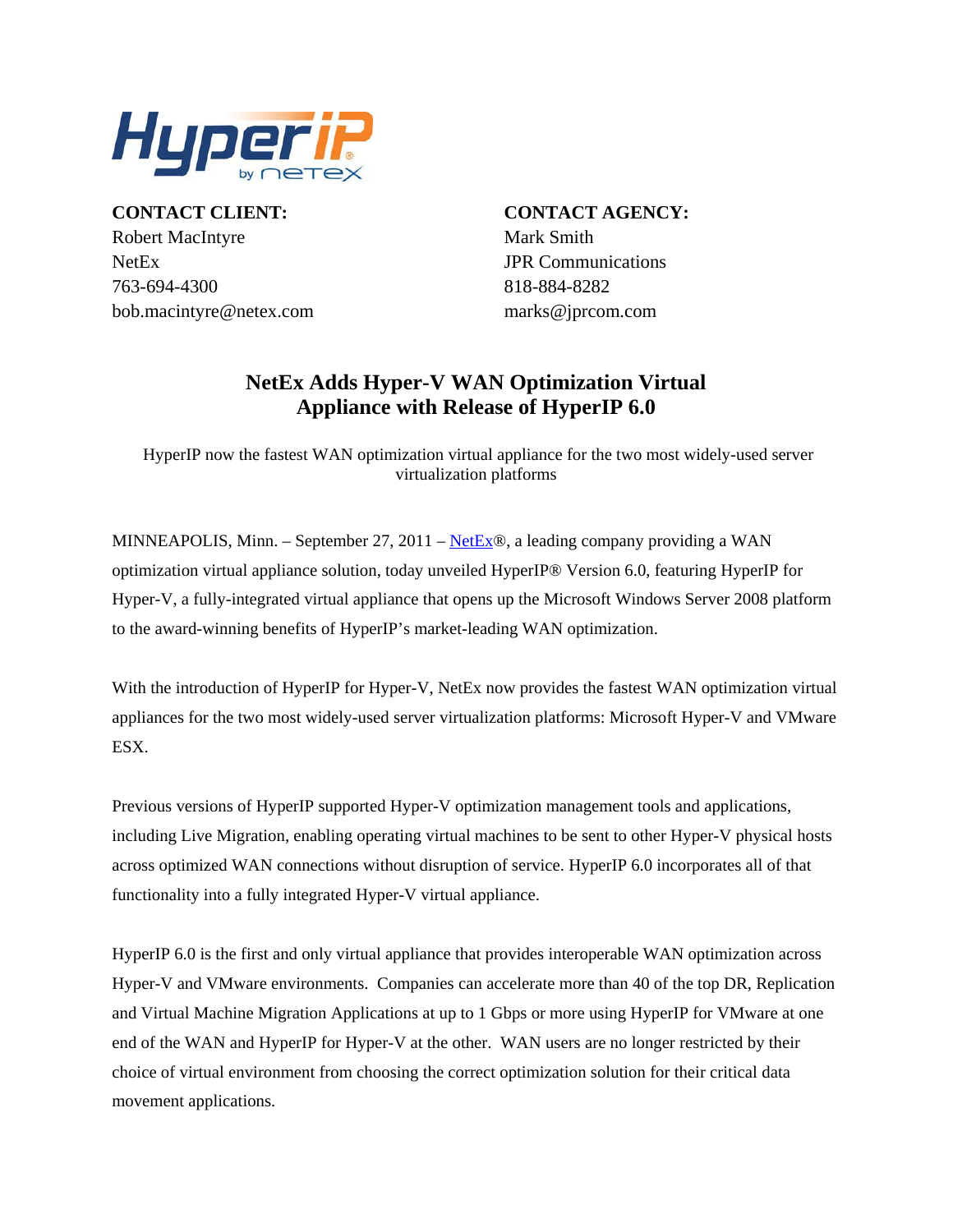According to Deni Connor, founding analyst of Storage Strategies NOW, "NetEx's HyperIP WAN optimization virtual appliance unlocks the potential of Hyper-V as well as VMware. With its support of the top disaster recovery, replication and virtual machine applications, it is the ideal choice for supercharging the movement of critical data and meeting service level agreements."

"The release of HyperIP for Hyper-V fulfills a promise we made last year when NetEx first announced support for Hyper-V application to bring a full-featured virtual appliance to Microsoft's virtualization infrastructure with the same game-changing WAN optimization capabilities that VMware customers have enjoyed for the past two years," said Robert MacIntyre, Vice President of Business Development and Marketing at NetEx. "Whatever your hypervisor of choice – VMware or Hyper-V – you can utilize HyperIP on either platform. And if you run on both platforms we can accommodate that too."

center to DR sites or remote offices. The HyperIP for Hyper-V WAN optimization virtual appliance is shared connection, and mitigating network conditions that lead to poor application performance and for cloud infrastructures as a software-only configuration, enabling customers to quickly deploy a WAN up to 1 Gbps. With dedicated resources HyperIP can sustain network interface data rates in excess of 1 HyperIP for Hyper-V accelerates data movement and virtual machine migration beyond a single data ideal for moving large data sets across WANs securely, swiftly and seamlessly. Patent-pending technology accelerates data replication and file transfers by aggregating multiple applications over a throughput. HyperIP supports a full range of Hyper-V and third-party data management applications, including backup, replication and business continuance/disaster recovery (BC/DR). NetEx offers HyperIP accelerator into their existing Hyper-V infrastructures. HyperIP 6.0 has been optimized to support hyperthreading technology for hypervisors and produces market-leading WAN optimization data rates of Gbps.

Microsoft accounts with a unique Hyper-V product to optimize storage and virtual machine migrations HyperIP for Hyper-V provides a true value-added solution for resellers that sell exclusively to pure that were previously impossible or impractical within Hyper-V. Microsoft resellers and integrators interested in becoming NetEx HyperChannel Partners and adding HyperIP for Hyper-V to their solution offerings can contact NetEx at <http://www.netex.com/partners/register>.

**Follow NetEx:**  http://twitter.com/hyperip http://www.facebook.com/hyperip http://www.youtube.com/watch?v=Eztd13\_QPhg